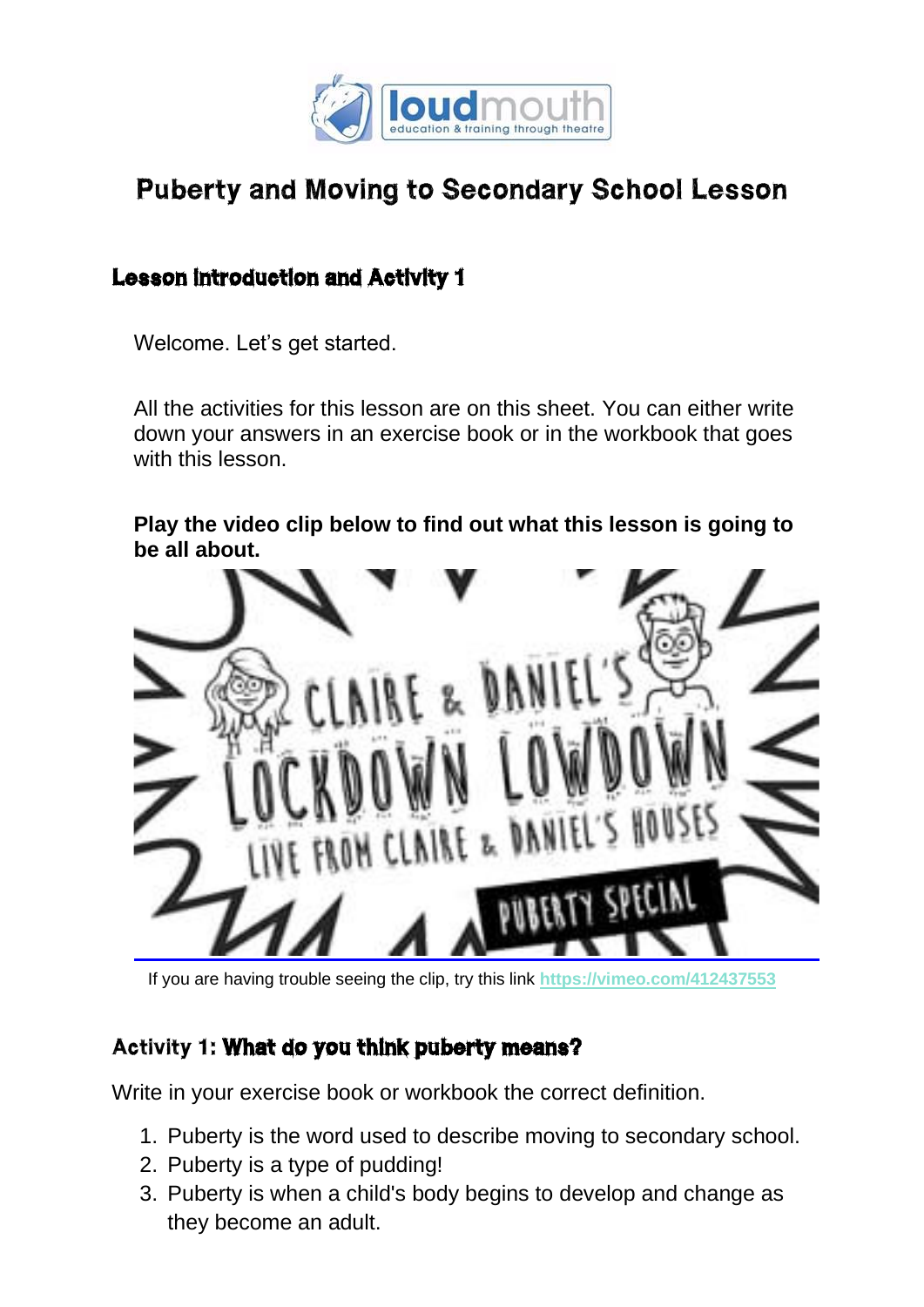# Activity 1 answer:

If you said number 3, you are right. Well done!

Yes, puberty is when a child's body begins to develop and change as they become an adult.

Puberty is just another word for growing up.

Puberty is a natural process and happens to everybody.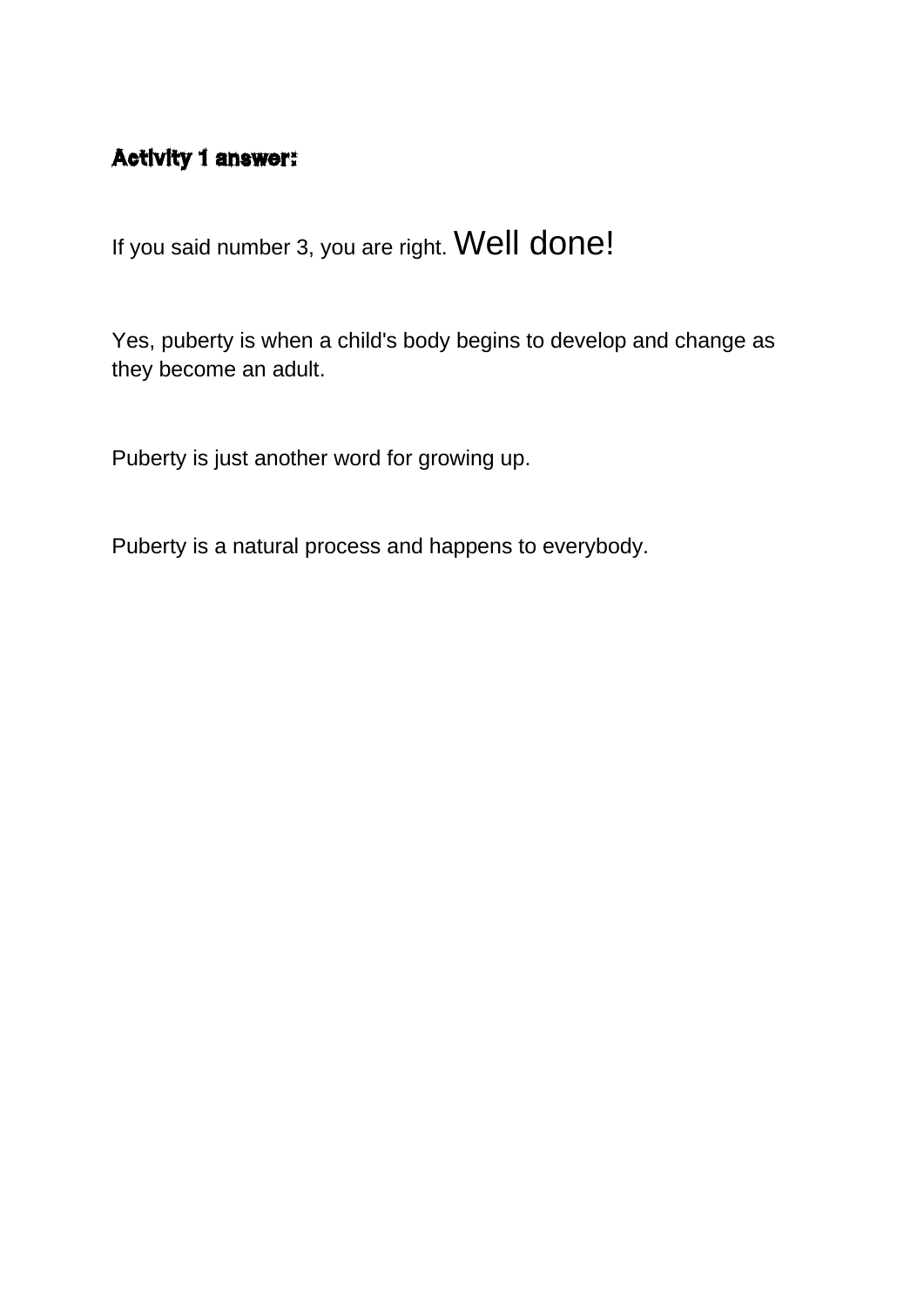# Claire & Daniel's guide to puberty and Activity 2

**Play the second video clip to find out more about puberty.** 



If you are having trouble seeing the clip, try this link **<https://vimeo.com/412439832>**

You are now going to test your knowledge of some of the key body changes that take place during puberty.

Claire and Daniel mentioned lots of body changes. This next activity tests what you can remember from the film as well as what you might have already learned from parents, carers or teachers in the past.

#### Activity 2: Puberty Quiz

On the next page is a grid of definitions and body changes that take place during puberty.

Your task is to match up the **number** of the definition to the **letter** of the body change it describes.

Write the matches in your exercise book or fill in the grid in your workbook. All you have to do is write down which **number** relates to which **letter**.

If you are working with members of your own household you could cut out the grid on the next page along the dotted lines and arrange them until you are happy that they are in the right order.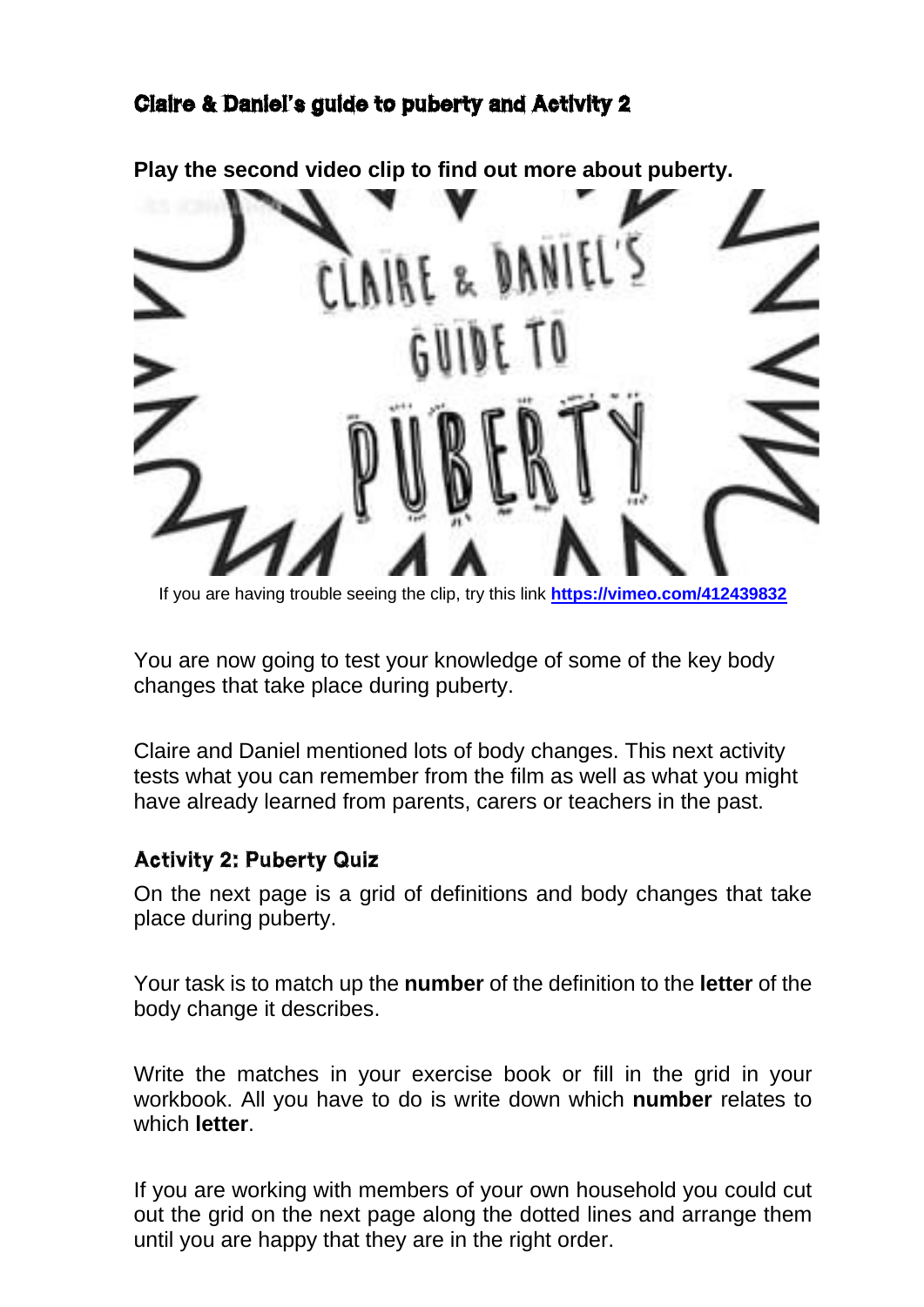| 1. This is the name for a male organ that allows urine<br>('wee') and semen to leave the body.                                                                                                                                                        | А.             | <b>Body Odour</b><br>(B.O.) |
|-------------------------------------------------------------------------------------------------------------------------------------------------------------------------------------------------------------------------------------------------------|----------------|-----------------------------|
| 2. This is the name for the (stinky) smell left by dried<br>sweat.                                                                                                                                                                                    | В.             | <b>Pubic hair</b>           |
| 3. This is also known as 'menstruation' and is<br>something that happens to women and girls once a<br>month and starts during puberty. The average<br>blood lost during this time is only about 3-5<br>tablespoons for any time between 2 and 8 days. | $\mathbf{C}$ . | <b>Breasts</b>              |
| 4. This is the name for something that happens to<br>boys when they have an erection in their sleep and<br>ejaculate semen.                                                                                                                           | D.             | <b>Penis</b>                |
| 5. This is the name for hair that grows around the<br>genitals and pubic area in both boys and girls<br>during puberty.                                                                                                                               | E.             | <b>Testicles</b>            |
| 6. This is the name for when more blood flows to the<br>penis than usual and so the penis becomes larger<br>and harder and stands away from the body.                                                                                                 | F. I           | <b>Erection</b>             |
| 7. This is the name for a body part that hangs on the<br>outside of a male's body. They are the size of small<br>plums and are part of the male genitals that make<br>sperm.                                                                          |                | G. Period                   |
| 8. This is the name for something that grows under<br>and on the arms and legs for both boys and girls.<br>Boys often get it on their chests, stomachs,<br>shoulders, back, hands and feet.                                                           | Н.             | <b>Wet Dream</b>            |
| 9. This is the name for a body part. The main purpose<br>for these in women is to produce milk for feeding<br>babies.                                                                                                                                 | I.             | <b>Body hair</b>            |
| 10. This is the name of the outside part of the female's<br>genitals (private parts) which is visible. It covers<br>the vagina and urethra (the hole someone's wee<br>comes out of).                                                                  | J.             | <b>Vulva</b>                |

The correct answers are on the next page (no peeking!).

Check and mark your answers and record your score. How did you get on?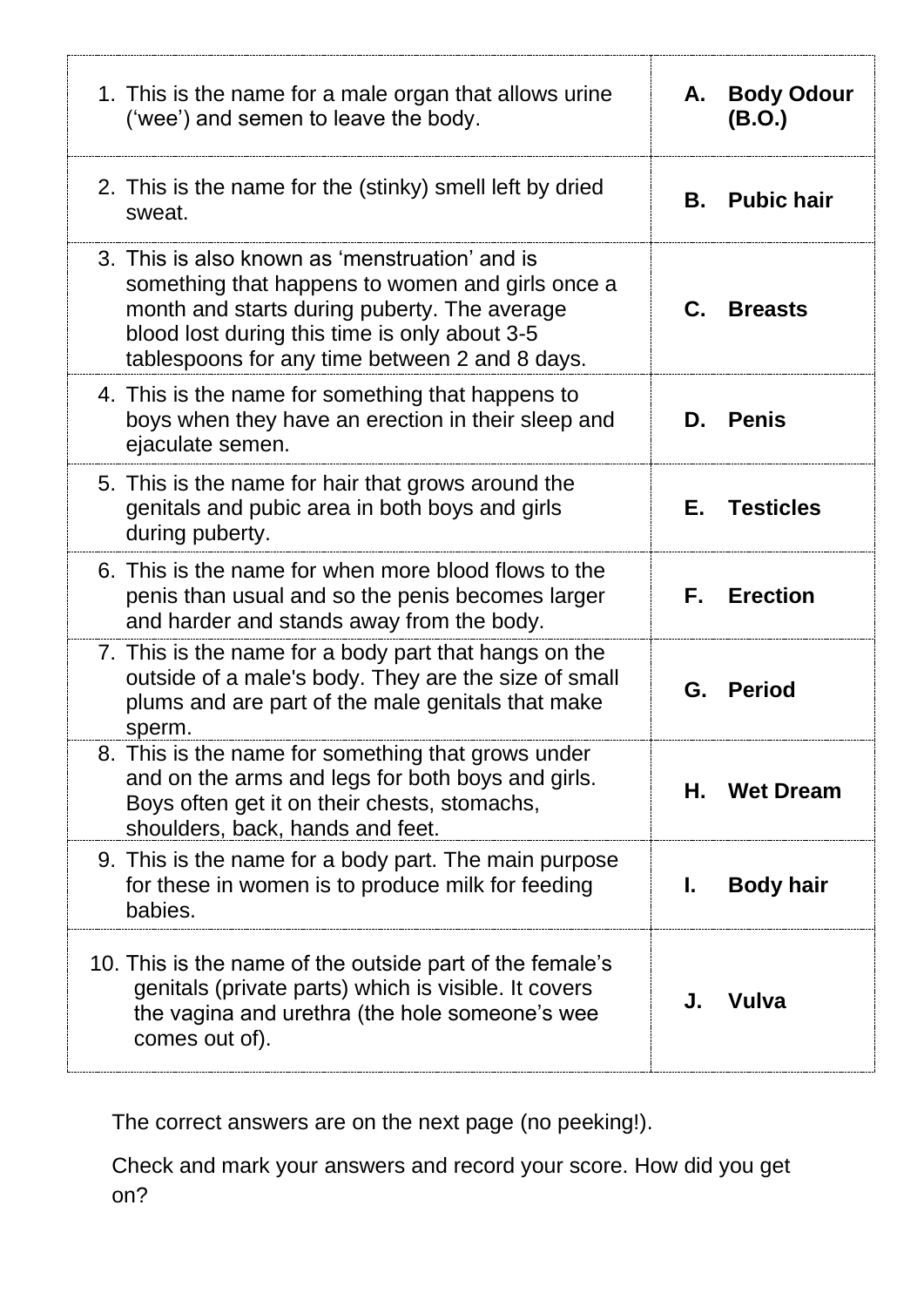The correct answers are 1D, 2A, 3G, 4H, 5B, 6F, 7E, 8I, 9C, 10J.

| 1. This is the name for a male organ that allows urine<br>('wee') and semen to leave the body.                                                                                                                                                        | D - Penis                |
|-------------------------------------------------------------------------------------------------------------------------------------------------------------------------------------------------------------------------------------------------------|--------------------------|
| 2. This is the name for the (stinky) smell left by dried<br>sweat.                                                                                                                                                                                    | A - Body Odour<br>(B.O.) |
| 3. This is also known as 'menstruation' and is<br>something that happens to women and girls once a<br>month and starts during puberty. The average blood<br>lost during this time is only about 3-5 tablespoons for<br>any time between 2 and 8 days. | G - Period               |
| 4. This is the name for something that happens to boys<br>when they have an erection in their sleep and<br>ejaculate semen.                                                                                                                           | <b>H</b> - Wet Dream     |
| 5. This is the name for hair that grows around the<br>genitals and pubic area in both boys and girls during<br>puberty.                                                                                                                               | <b>B</b> - Pubic hair    |
| 6. This is the name for when more blood flows to the<br>penis than usual and so the penis becomes larger<br>and harder and stands away from the body.                                                                                                 | <b>F</b> - Erection      |
| 7. This is the name for a body part that hangs on the<br>outside of a male's body. They are the size of small<br>plums and are part of the male genitals that make<br>sperm.                                                                          | <b>E</b> - Testicles     |
| 8. This is the name for something that grows under and<br>on the arms and legs for both boys and girls. Boys<br>often get it on their chests, stomachs, shoulders,<br>back, hands and feet.                                                           | I - Body hair            |
| 9. This is the name for a body part. The main purpose<br>for these in women is to produce milk for feeding<br>babies.                                                                                                                                 | C - Breasts              |
| 10. This is the name of the outside part of the female's<br>genitals (private parts) which is visible. It covers the<br>vagina and urethra (the hole someone's wee comes                                                                              | J - Vulva                |

If you got a few in the wrong order then you could always watch the film again and give it another try to see if you can remember the definitions.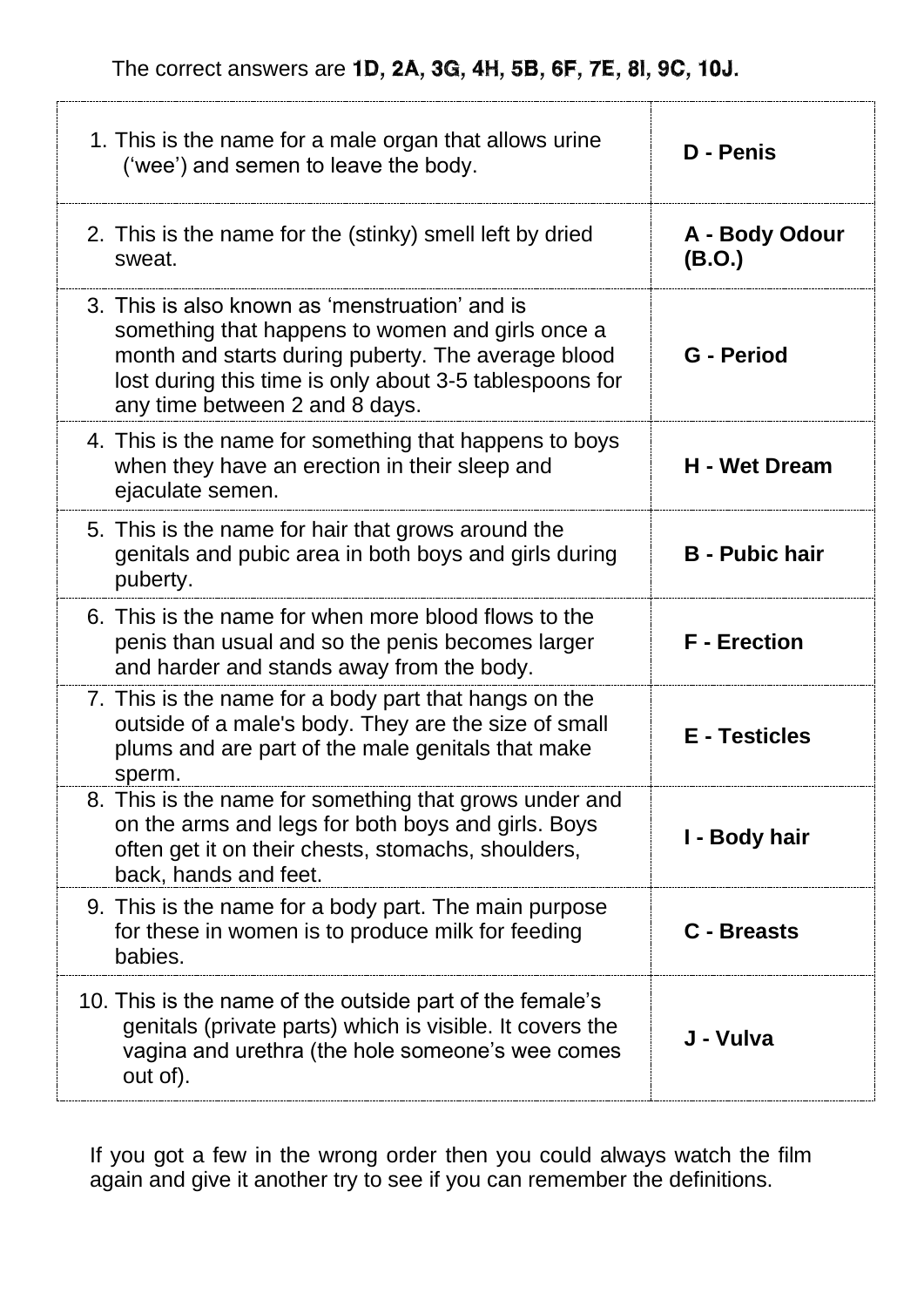# Top tips for puberty and Activity 3

**Play the third clip to find out some top tips for preparing for puberty.**



If you are having trouble seeing the clip, try this link **<https://vimeo.com/412440790>**

#### Activity 3: Top tips for puberty

- a. In your exercise book or in the workbook, write down as many of the tips that Claire and Daniel mentioned in the film clip above. You may need to watch it a few times to get them all.
- b. Can you think of any other useful tips for preparing for puberty or dealing with the changes that take place during puberty? Write these down too.
- c. Imagine that you are friends with a Year 6 student called C.J. They are worried about puberty and have come to you for some advice or help.

Write down reasons you think that C.J. might be worried about puberty.

d. Create your top 3 tips to help C.J. from the ideas from the film and your own ideas and write these in your exercise book or in the workbook provided. Why not make these into a poem or a poster?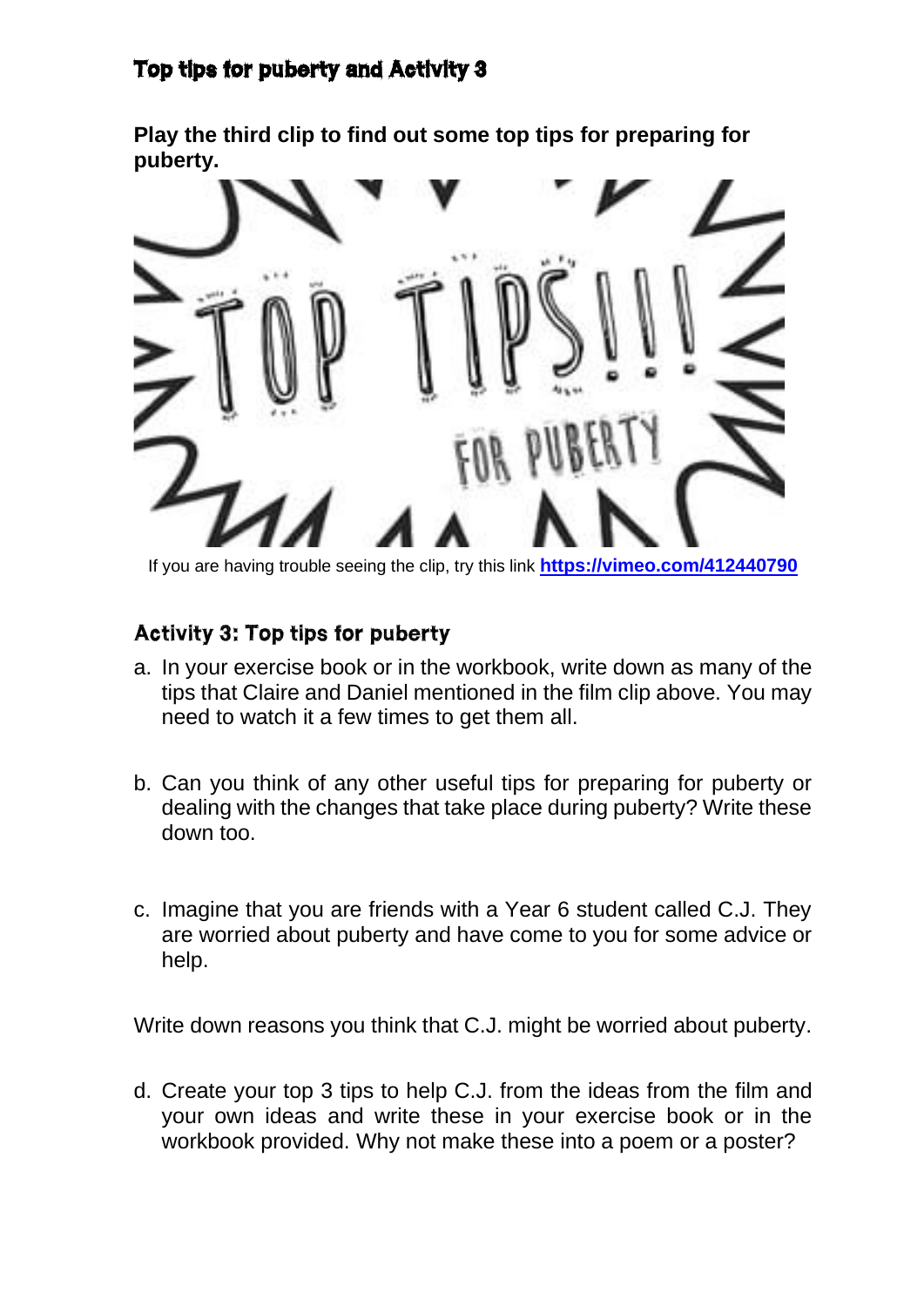How did you get on with your top tips for puberty? Have you included all of these from the video?

- 1. Remember puberty is natural everybody's body will change at different times but we are all going through the same thing.
- 2. Always talk to someone if you are worried. Choose someone you trust and talk to them. Even a question that you think is weird, remember someone else might be worried about the same thing!
- 3. Look after your brain! There is so much going on in the world with Coronavirus right now, we need to remember to look after our mental wellbeing. If your mind is healthy it helps us cope with all the other stuff we can't control like our body changes.
- 4. One for the girls If you think you might start your period, you can be prepared by bringing some pads or tampons to school with you, just in case!
- 5. If you start to get body odour, you can make it better by washing regularly and using deodorant.
- 6. Never, EVER squeeze your spots…even if you really want to! It actually makes them worse and might leave scars.
- 7. Remember that mood swings are a natural part of puberty too. This is when you might suddenly feel sad or angry but not know why. It's ok to feel these feelings, but there are some things that can help you feel better again.
- 8. You can do something fun with your friends, maybe something that helps you get some exercise like a sport or a game or try learning something new or do one of your hobbies like art or music.
- 9. Do something nice for someone else. It helps others and can be rewarding helping others.
- 10. If you feel embarrassed, just remember, EVERYONE goes through puberty, even your teachers, your parents…The Queen…they ALL went through puberty!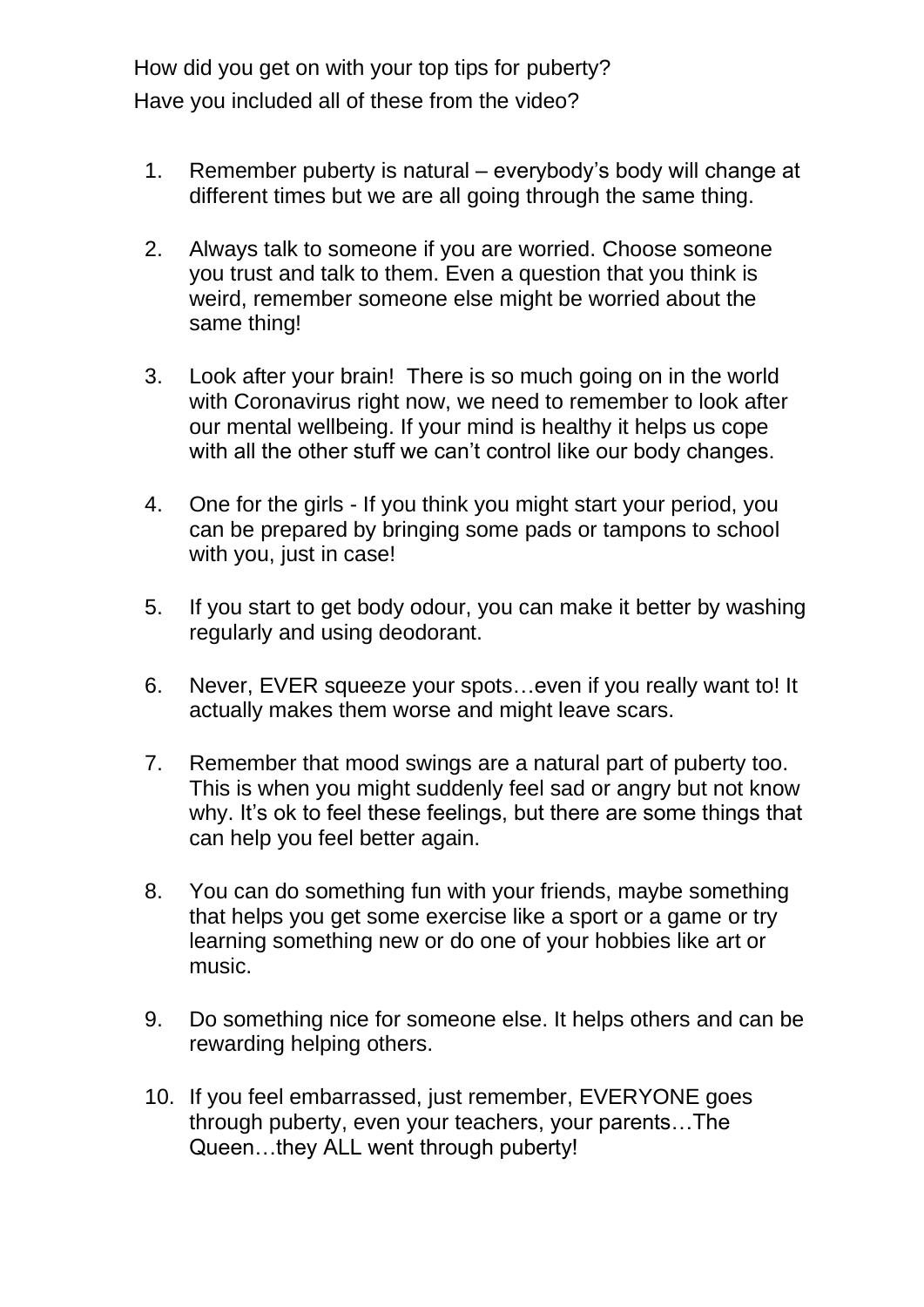### Moving to secondary school and Activity 4



If you are having trouble seeing the clip, try this link **<https://vimeo.com/412441749>**

#### Activity 4: Moving to secondary school

C.J. was very grateful for your advice on puberty and now needs some more help about the move to secondary school in September.

C.J. has really mixed feelings about changing schools.

- a. How might C.J. be feeling?
- b. What might C.J. find exciting about starting secondary school?
- c. What might C.J. be worried about?
- d. How could you help to support C.J.?

Write down your answers to the questions above in your exercise book or in the space provided in your workbook. Try to think of lots of different examples.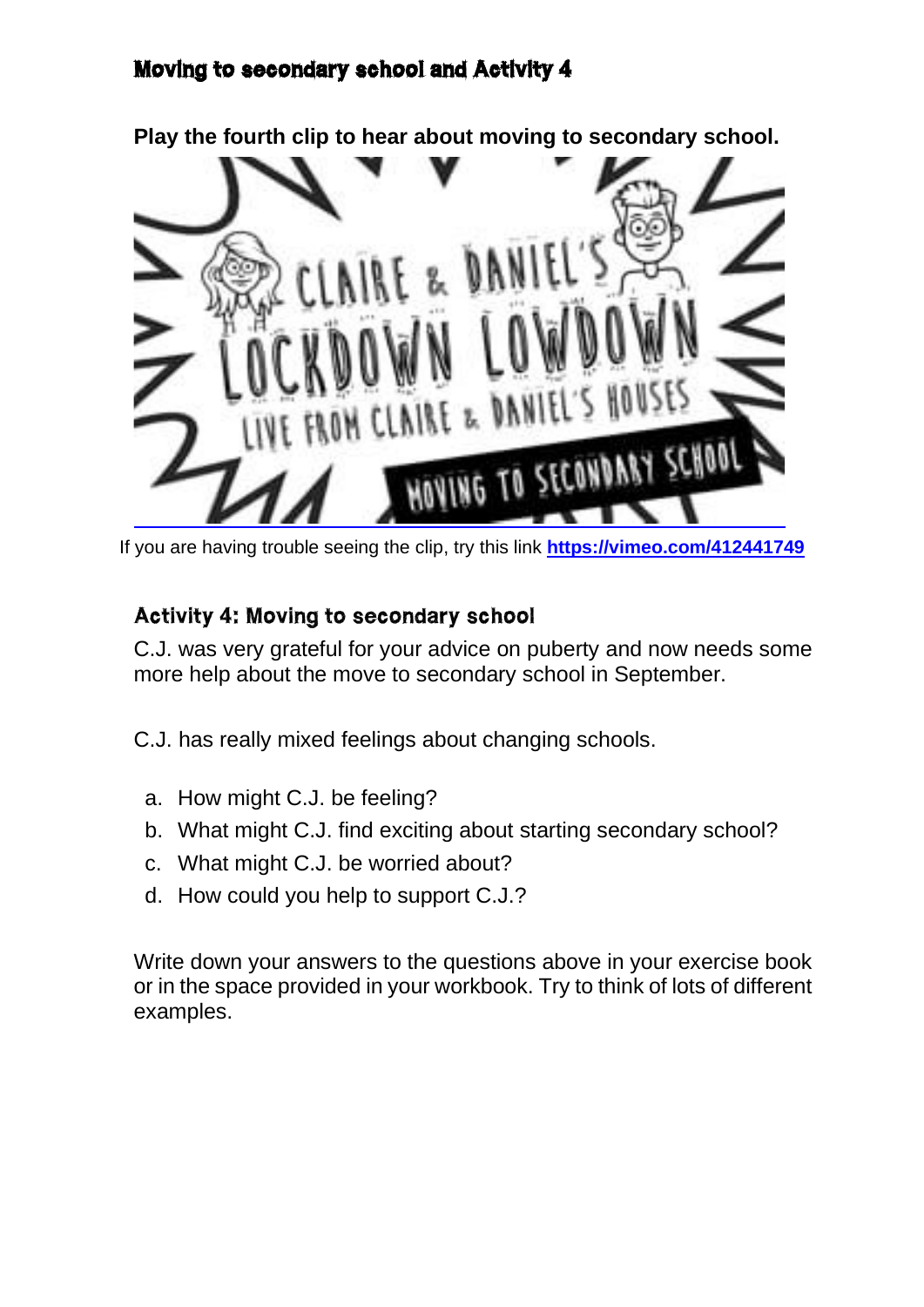### Top tips for starting secondary school and activity 5

**Play the fifth clip to hear some top tips for starting secondary school** 



If you are having trouble seeing the clip, try this link **<https://vimeo.com/412441979>**

#### Activity 5: Starting secondary school

C.J. is feeling a lot better after your support but as it gets closer to September, C.J. needs some more of your ideas to help them make the most out of secondary school.

a. What could C.J. do to prepare for going to secondary school?

Make a list of ideas that C.J. could use to help them prepare for their first day of secondary school. Can you think of lots of ideas of things that C.J. could do in preparation over the summer, the night before they start secondary school as well as on the first day itself? Write these in your exercise book or in the grid in the workbook provided.

b. What could C.J. do during the first few of weeks at secondary school to make the most of the experience? Record this on in your exercise book or workbook.

c.Make a list of 5 people or places that **you** could go to for support on puberty or moving to secondary school. These can be a mixture of key people in your life, websites or phonelines. When you are thinking about the people you could go to for support make sure you include at least 2 adults in your life that you can trust.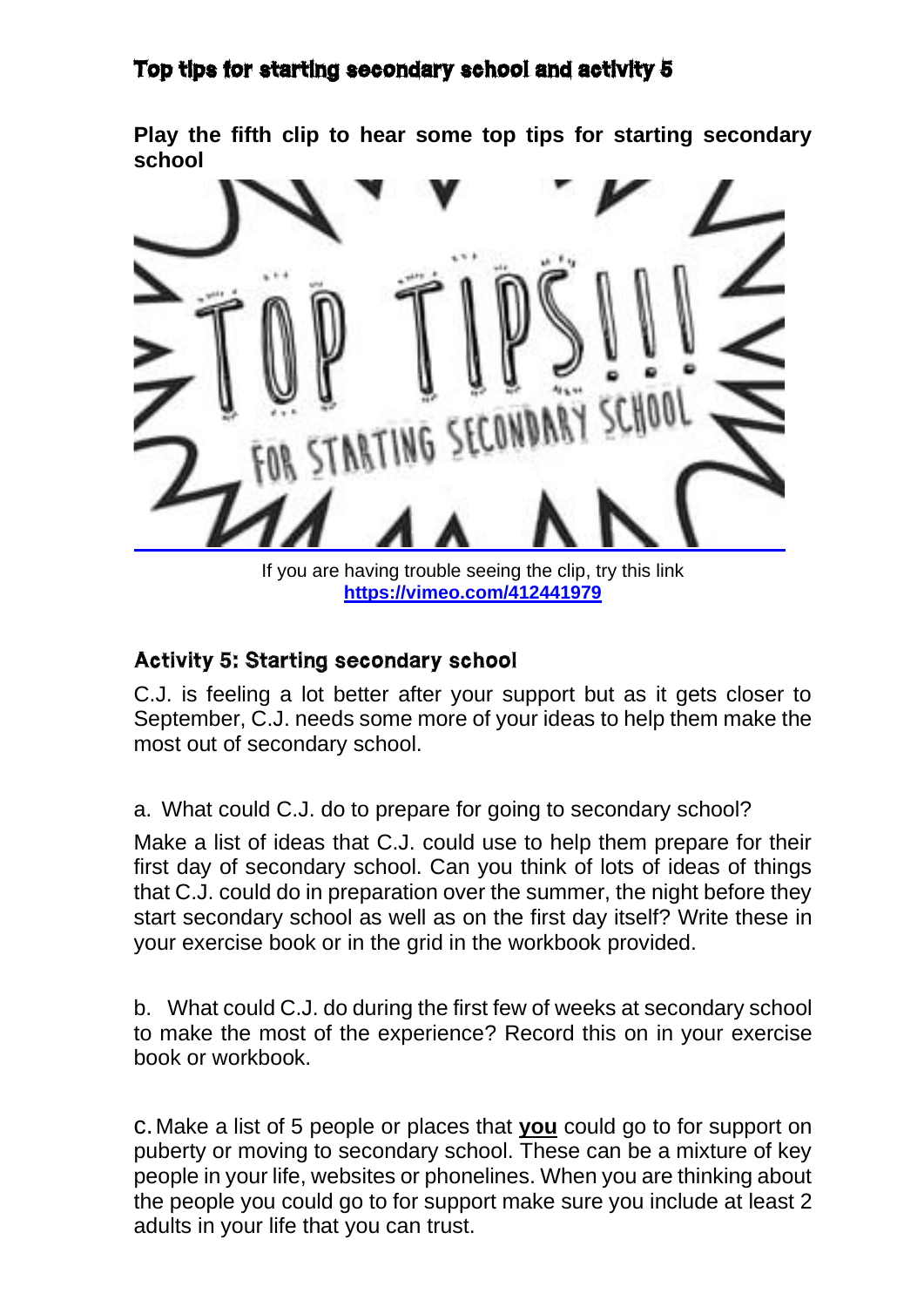How did you get on with your top tips for starting secondary school? Have you included all of these from the video?

- 1. Be prepared. Buy a big, strong bag, you'll have loads to carry!
- 2. Always eat some breakfast, even if you feel nervous. It's a long time until lunch and you'll need the energy to be able to learn well throughout the day.
- 3. Work out your route to school. During the lockdown you could get your once a day exercise by taking a walk or run to your new school or even check your new school out on Google Earth!
- 4. When you are given your timetable, make at least three copies: one for your bag, one for your pocket and a spare for home.
- 5. Eat well to keep your energy up. Try not to eat pizza at school dinners every day!
- 6. Join clubs at your new school. Meeting people who are interested in the same things you are is so much fun.
- 7. Go through your timetable and pack your bag the night before to save time in the morning
- 8. Go easy on yourself. It is ok to make mistakes.
- 9. Ask for help or support from family or teachers or organisations like Childline.
- 10. Schools have something called a pastoral team who are there to make sure you are okay. Find out who is in your pastoral team in your new school.